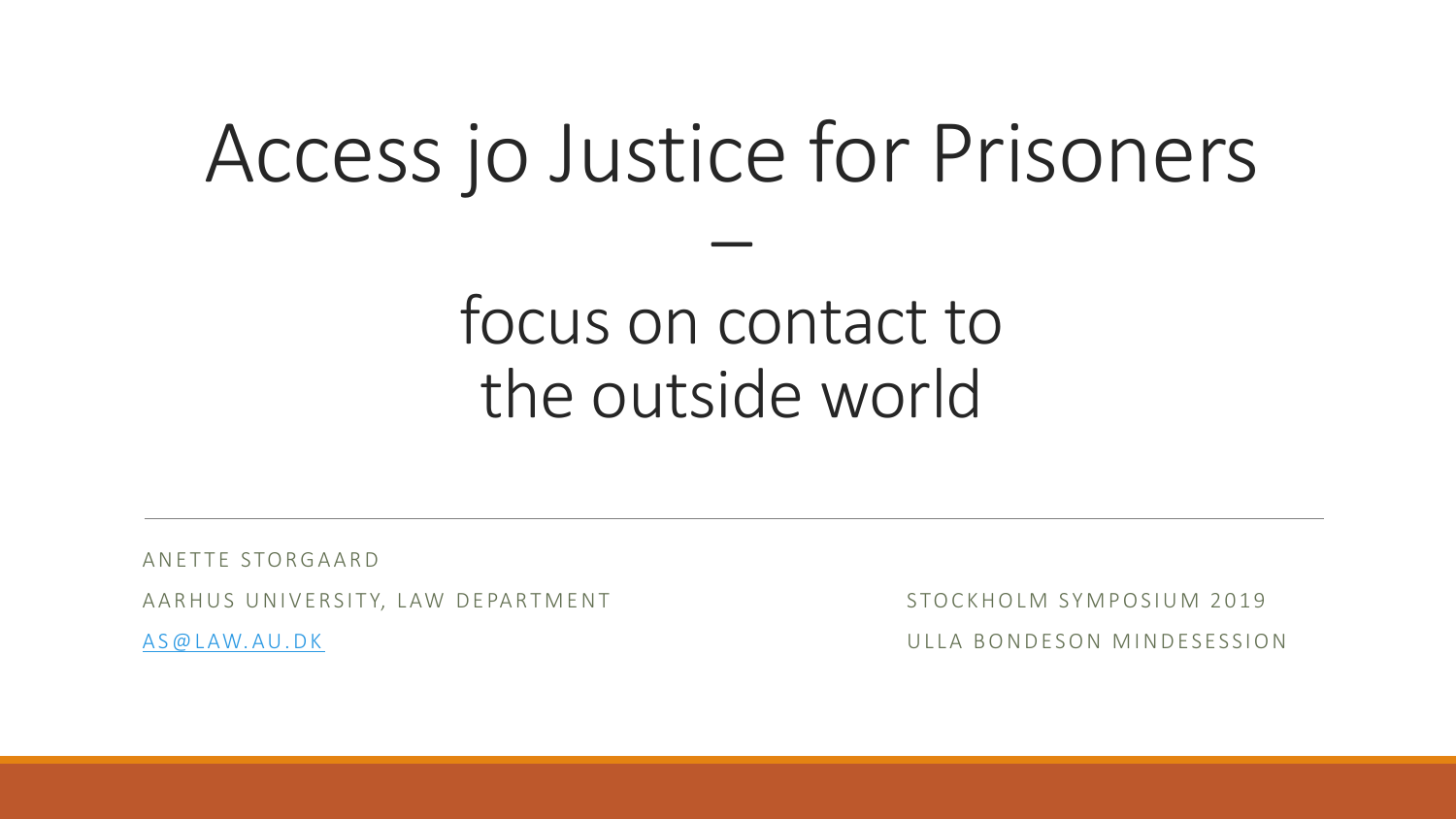# Access to Justice (AtJ)

Outside Scandinavia (mainly USA): AtJ is a matter for lawyers and Sociology of law.

Research is mainly concerned with two practical matters:

- *do* people identify their current concerns as fully or partly of legal character, when they are so ?
- *do* people have access to lawyers and/or legal advice **(legal aid)** to a degree that makes it possible to have their case tried in court if they find it relevant ?

In the third world we see many ethnographic studies focusing og specific groups like women in a specific tribe and their (lack of) AtJ.

In Scandinavia we hardly hear the term AtJ. But we often hear the term **Legal aid.** And it seems like legal aid is (more or less) the Scandinavian term for AtJ.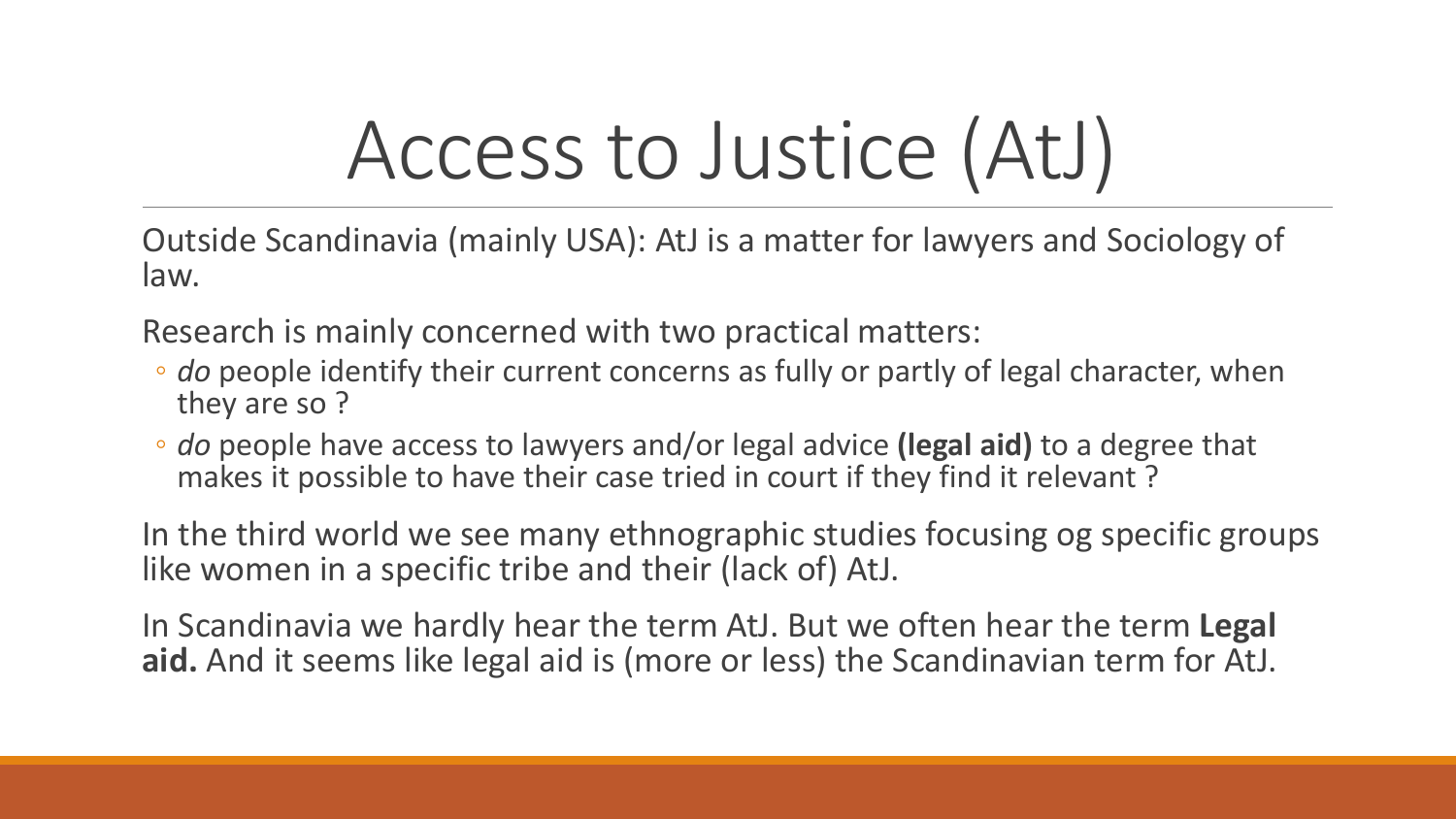#### Two theses

On a broader conceptual level, AtJ scholarship can be delineated into two distinct theses

1) *Practical*, entails a focus on the practical means through which people can achieve AtJ (access to courts and legal counselling/legal aid)

2) *Democratic*, which concerns broader questions regarding participation, and ultimately the means to affect justice as an end in itself (Leitch 2013: 229). More directly: Is justice always just ? Or are all legal acts and decisions made by legal authorities always justifiable?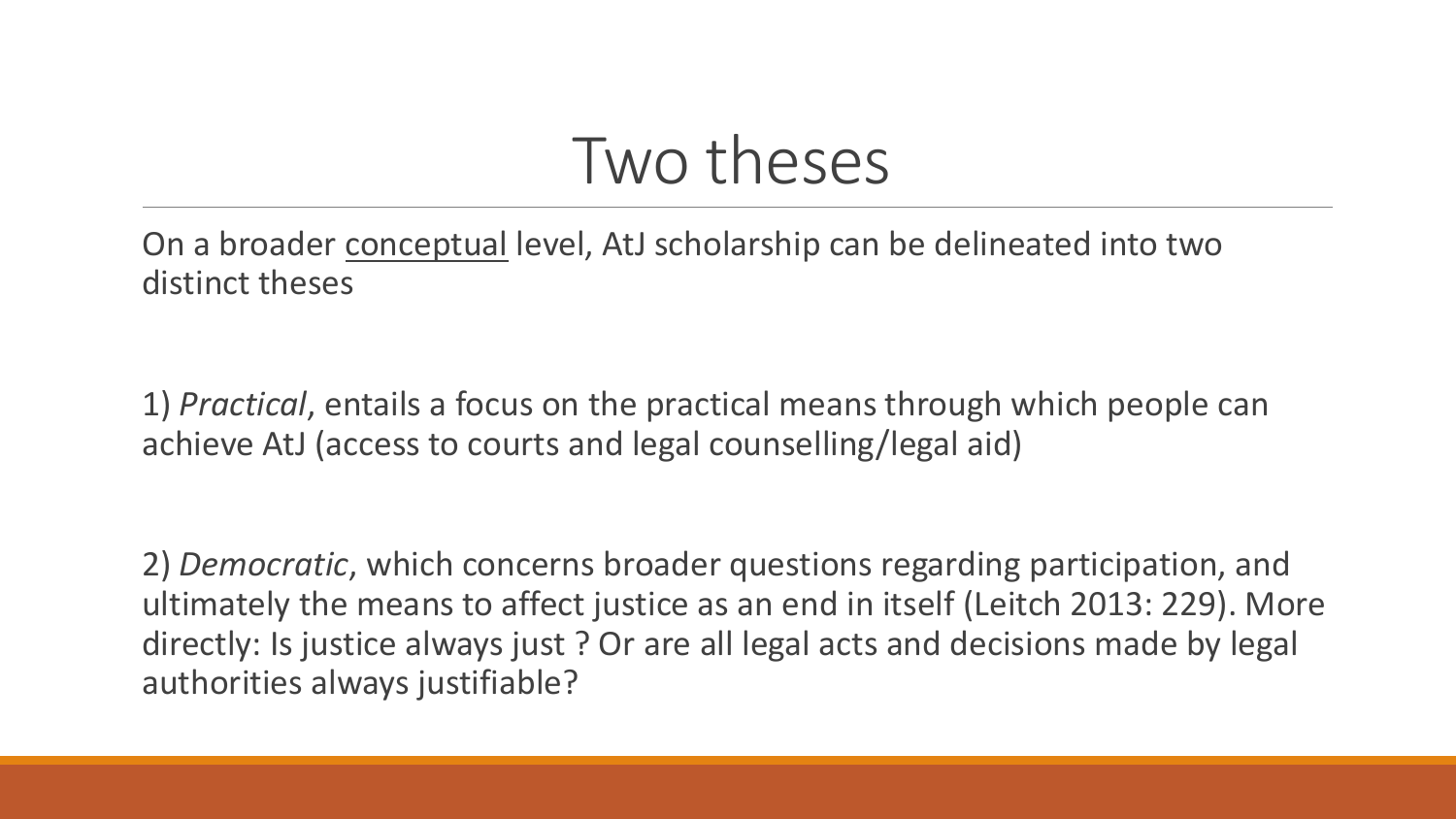#### AtJ for Prisoners

First main step might be to focus on prisoners' legal rights to complaint to the courts and/or to a higher administrative level than where the decisions (that they disagree with) was made.

Here only two very tiny elements will be illuminated, though.

- 1) Legal aid for prisoners (the practical thesis)
- 2) Prison leave, transparency and equality in decision making (the democratic thesis)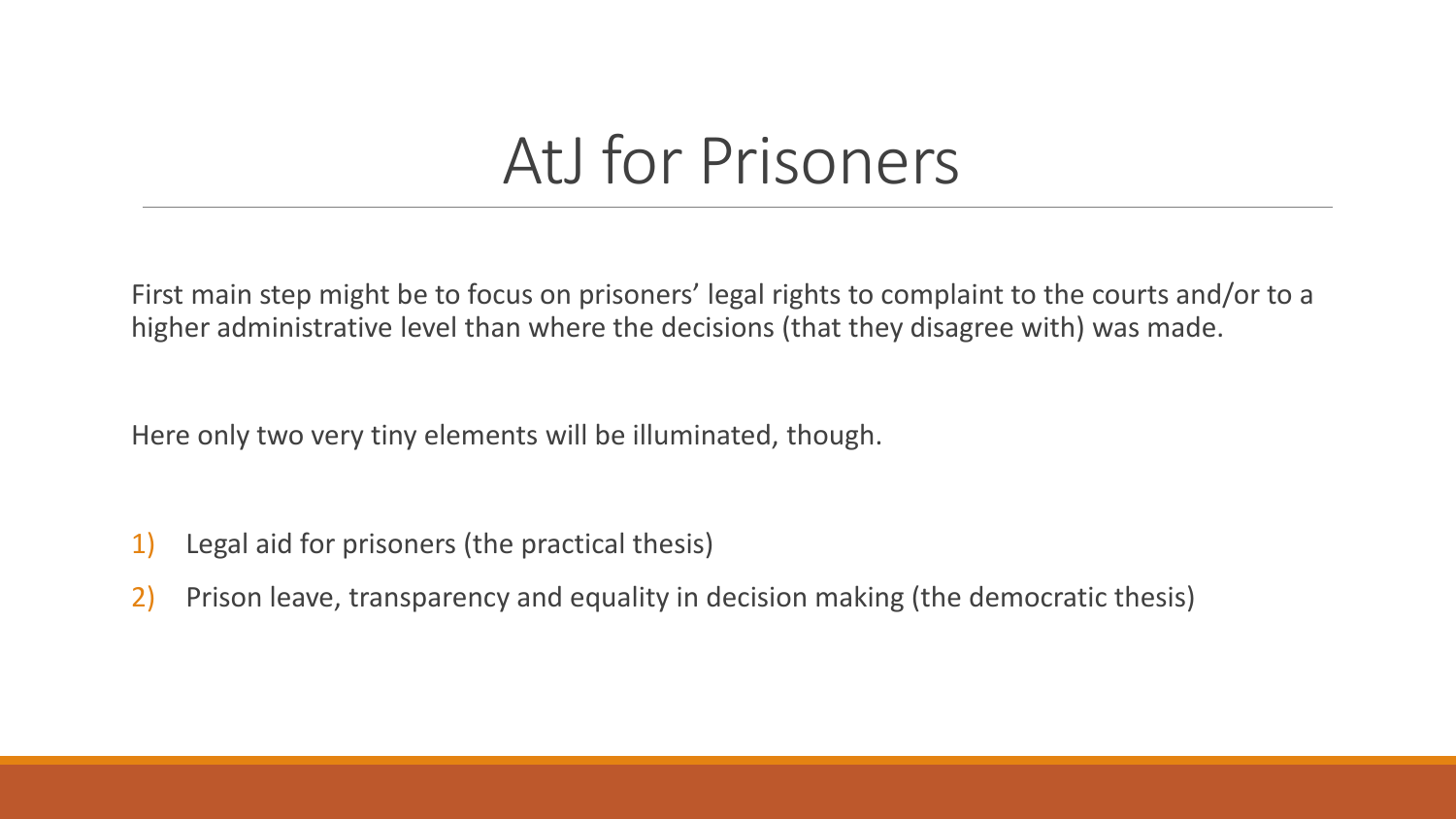#### Legal aid for prisoners

No doubt that prisoners have the right to legal counselling, i.e. see a lawyer or meet a volunteer legal aid person.

European Prison Rules: Article 23.4: "Consultations and other communications including correspondence about legal matters between prisoners and their legal advisers shall be confidential."

Danish Corrections Code (§56) states that correspondence (letters) between a lawyer and a prisoner is confidential ………….cannot be opened nor read !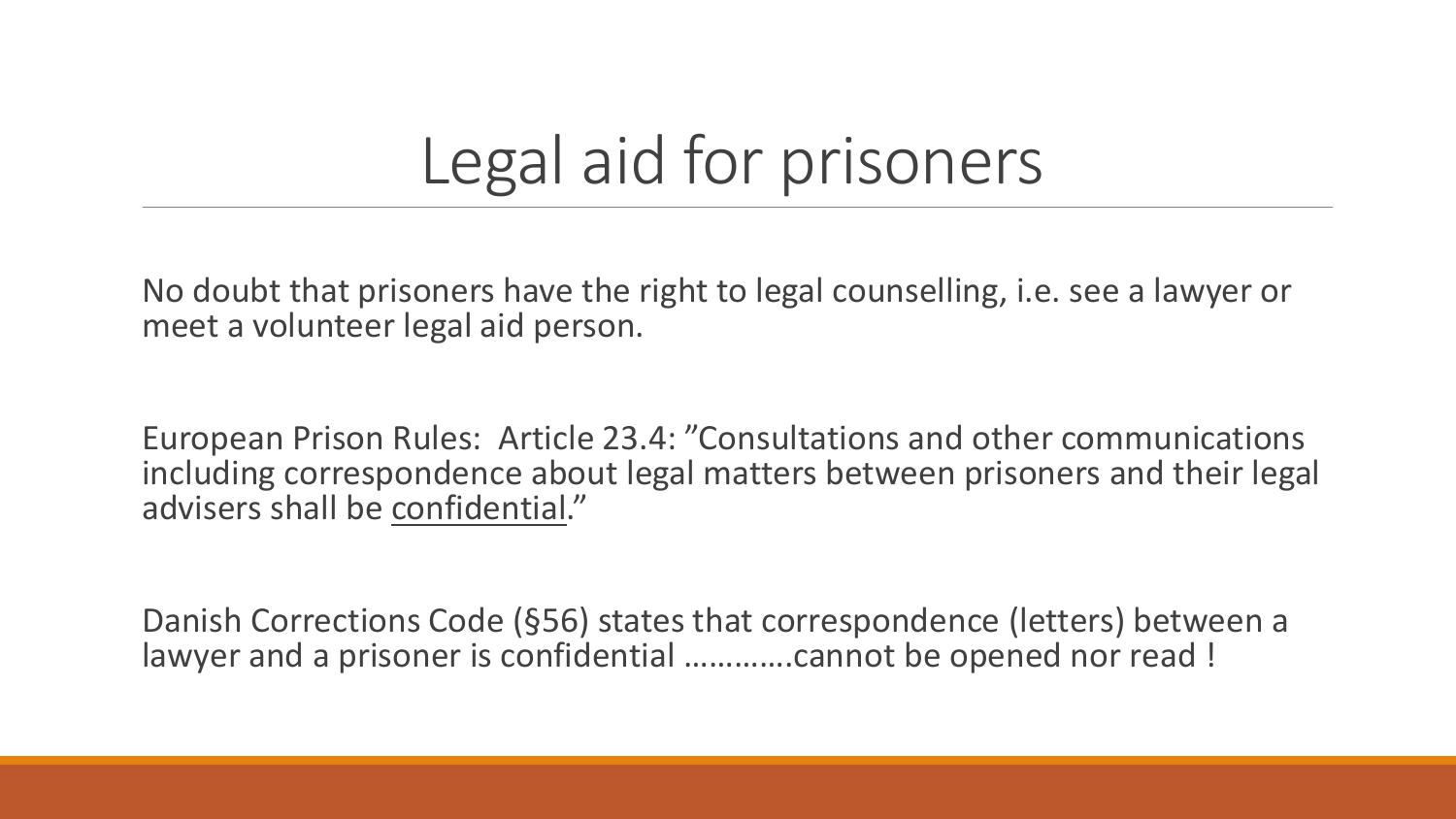#### Lawyers vs. legal aid offices

Private company vs. State financed legal aid (no salary – often students)

In civil society legal aid is seen as the way to secure AtJ for low income groups

Only few prisoners can afford a private lawyer

Privacy (letters, telephone etc.) is protected in the constitution (but not always for prisoners)

Denmark:

For prisoners privacy in contact with lawyers is protected – but not with legal aid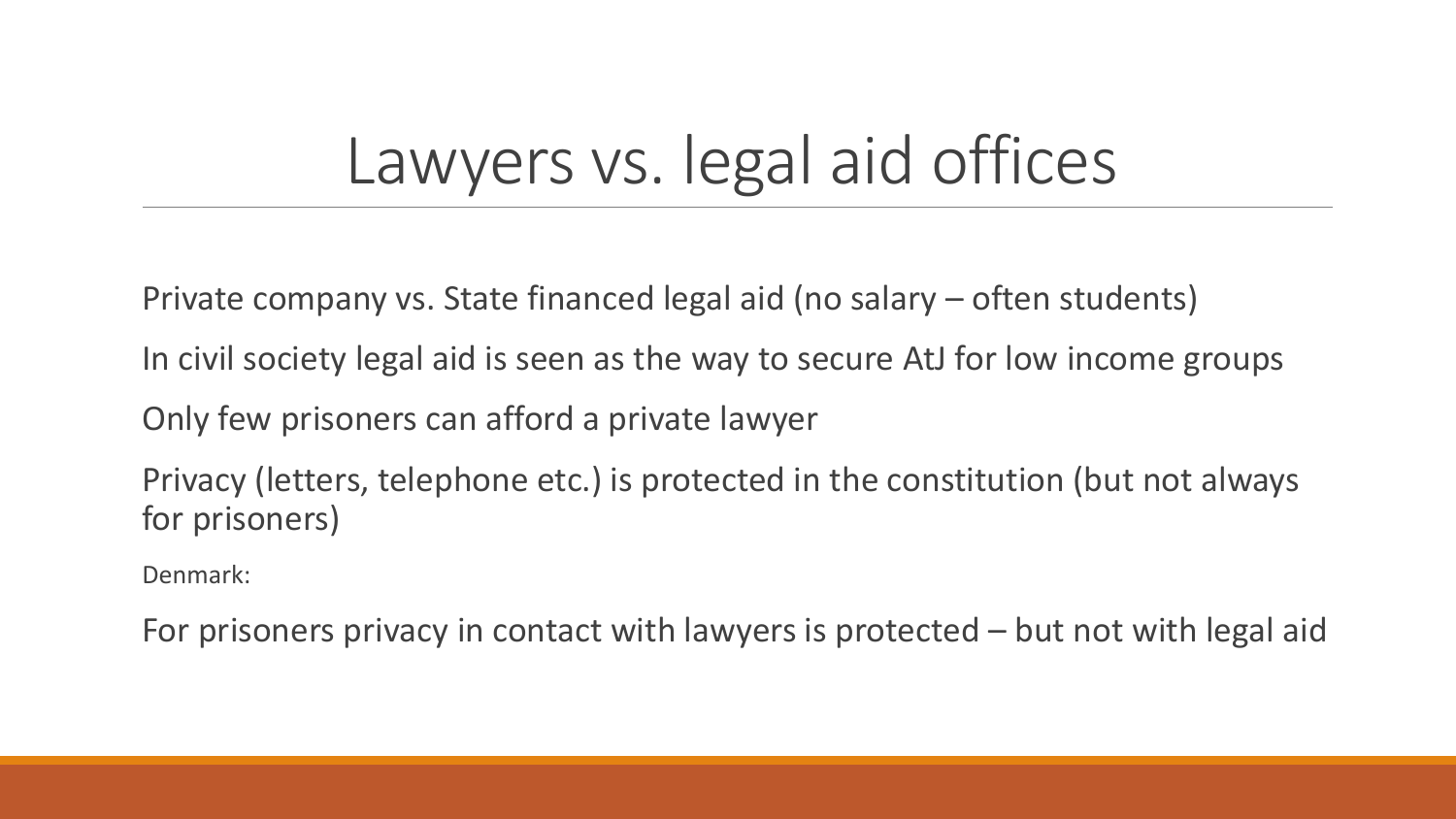#### Decision making

The Corrections Act is only the top of the iceberg – Ministerial Orders, internal instructions etc. contain multiple detailed instructions to be followed

The reception of visitors, sending and receiving letters and contact by telephone are, with certain limitations such as optional monitoring, presented as legal rights, whereas prison leave is a possibility for the prisoners.

Prison leave must be granted based on legal sources and discretionary power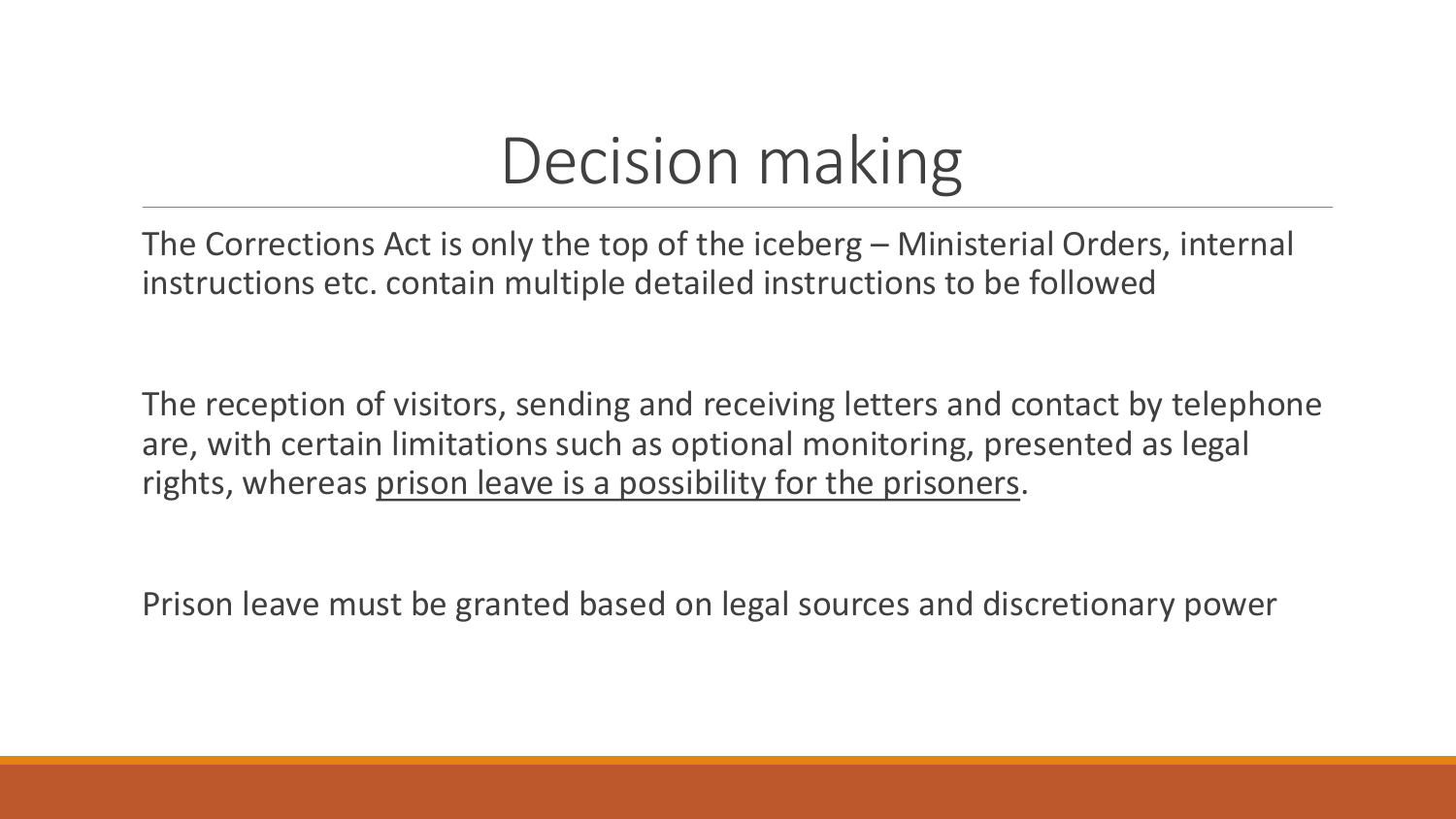#### Prison leave – the Corrections Act

- -The purpose of the prison leave must be fairly motivated by education, work relation, treatment, family matters or other personal considerations.
- -There can be no firm reasons to presume that the prisoner would commit new crime, escape or in any other way misuse the prison leave.
- -Prison leave cannot be granted if there is reason to assume that this might lead to loss of public faith in the law enforcement.
- -(2014) Prison leave cannot be permitted if the police is of the opinion that a prisoner is connected to a group ('gang'), which is in conflict with another group, and (according to the police) another member of the group has used weapons or explosives.
- -(2016) Prison leave cannot be permitted if the prisoner within the most recent three months of imprisonment has been imposed with a disciplinary measurement for illegal possession of a mobile phone. Exceptions to this rule may be made in rare cases.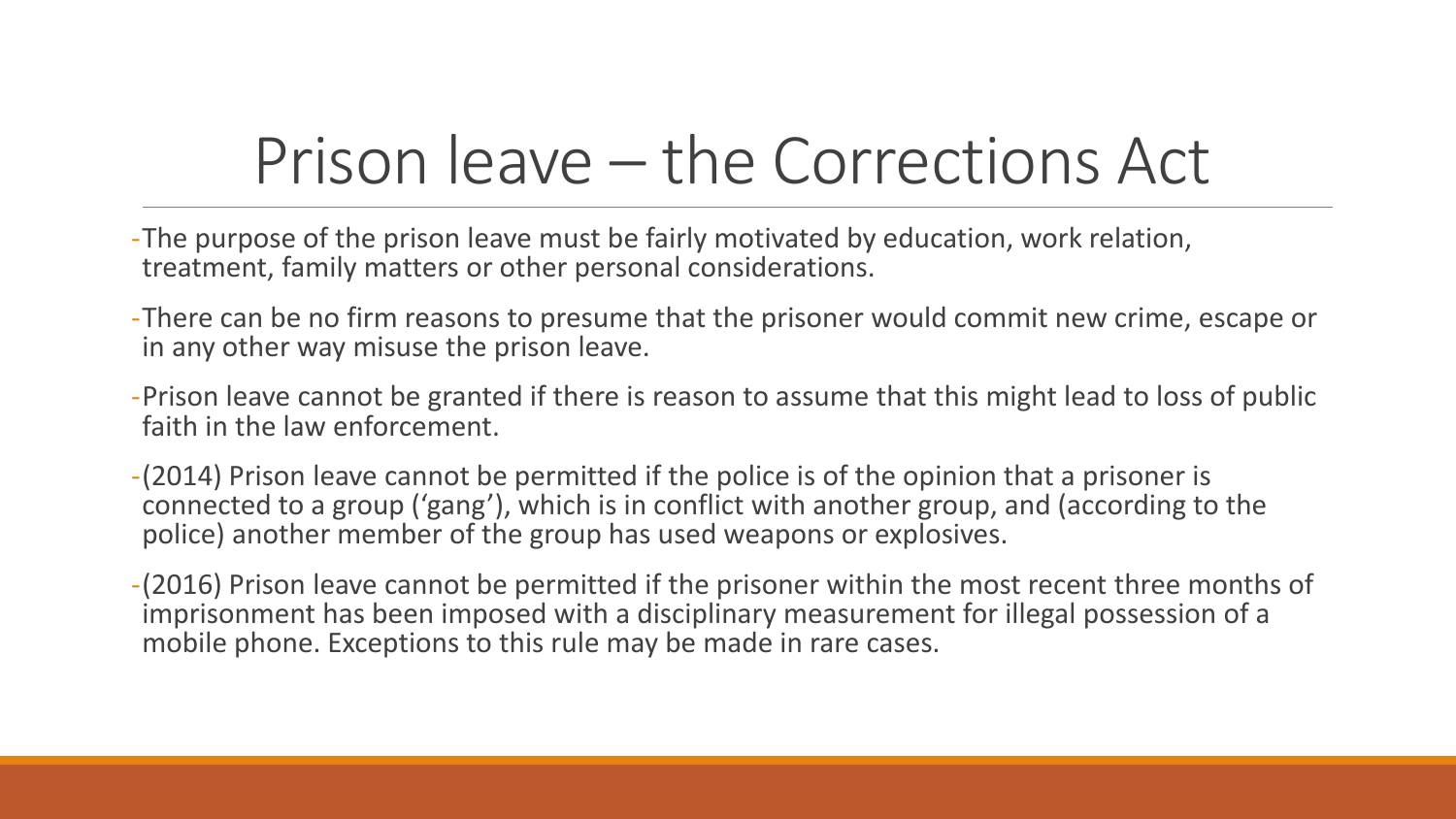#### Prison leave – supplementary sources

Detailed regulation on:

Division of decisive power (one staff member, the institution, the region, the department)

Hearing of the Commissioner of Police and consequences of negative answers

Time to be spent in prison before different types of prison leave can be granted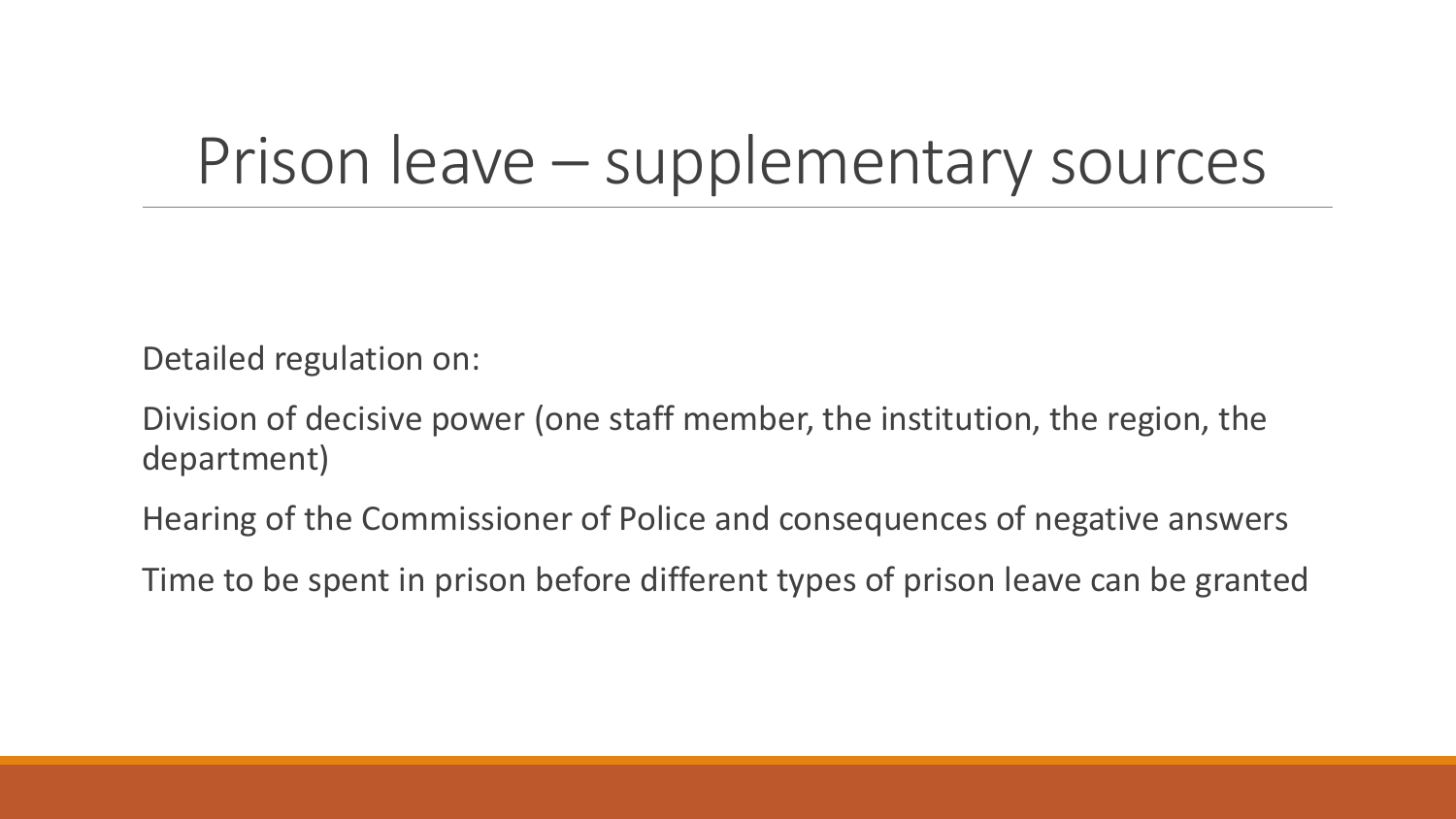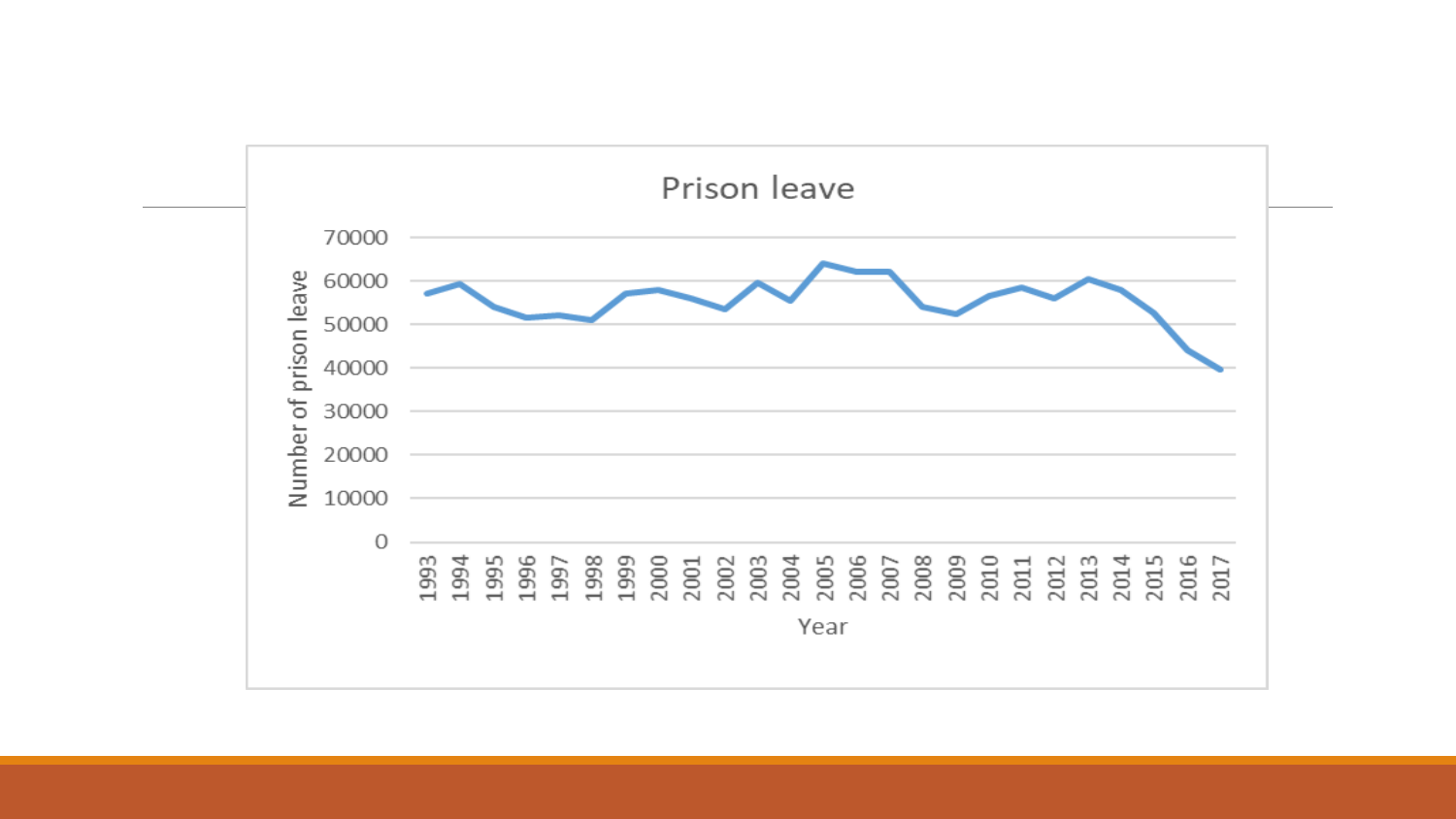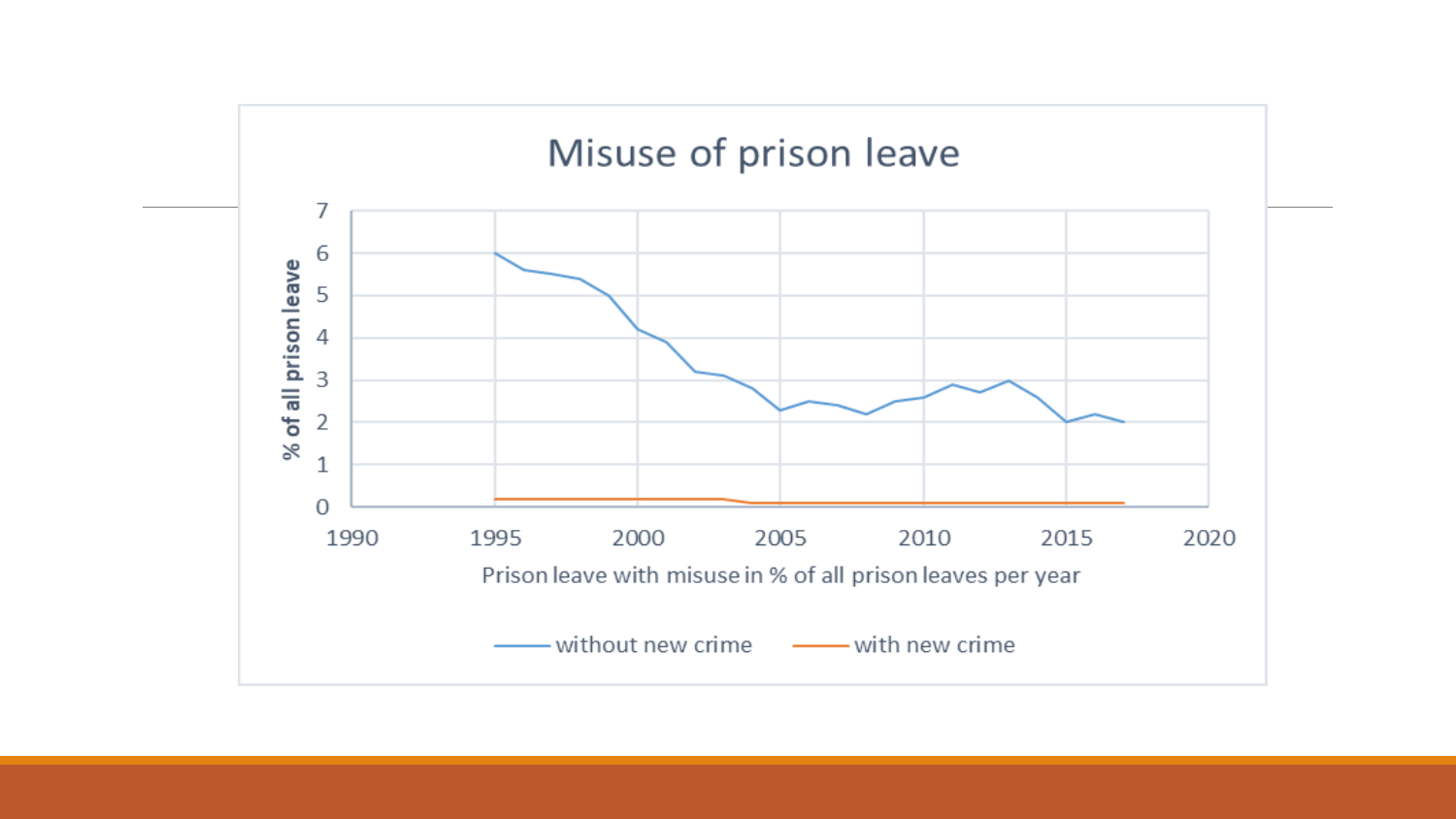### The rationales: Prepare for the release and discipline in prison